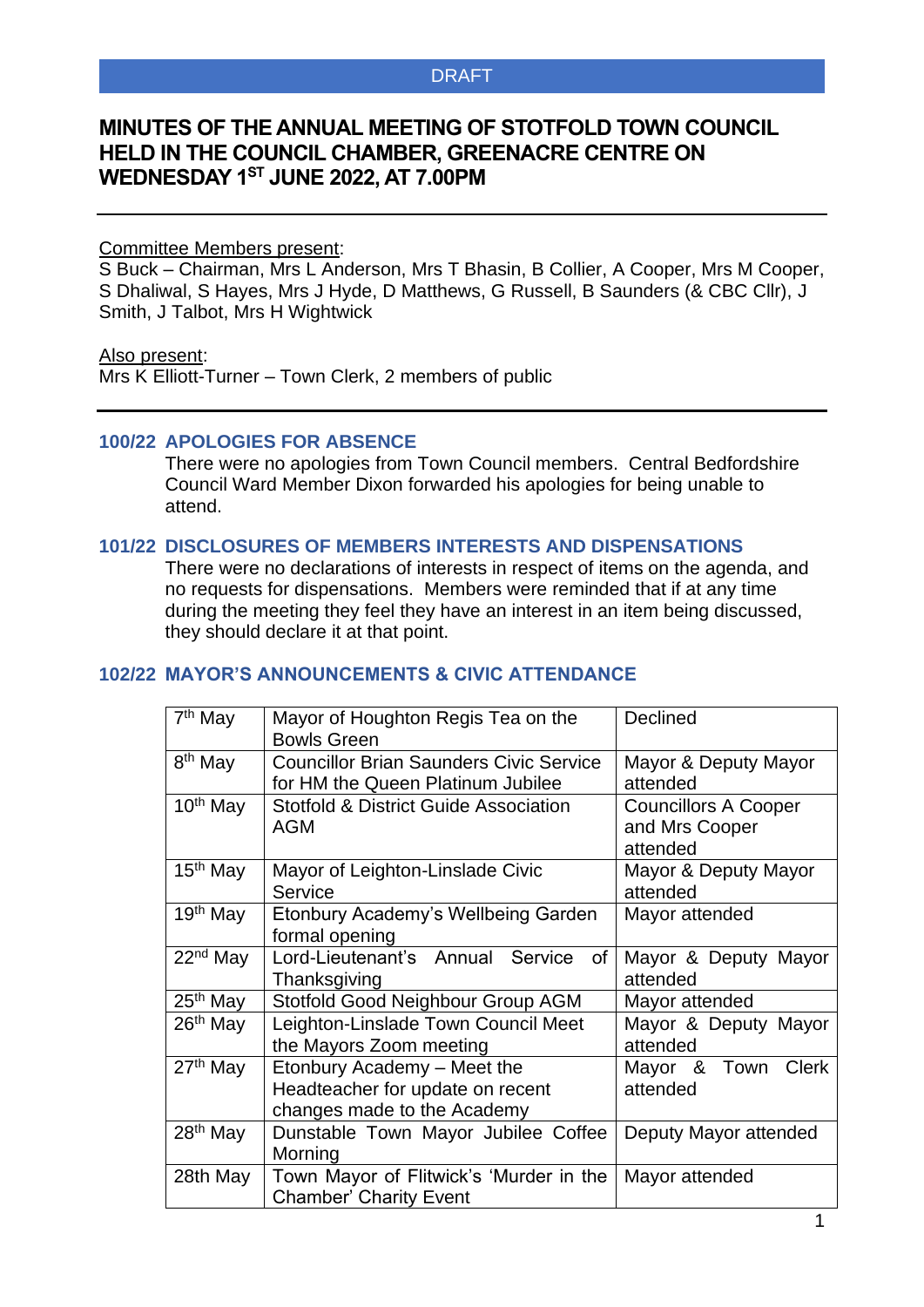### DRAFT

|         |  | 2 <sup>nd</sup> June   Thanksgiving Service for Queen's   Mayor & Deputy Mayor |
|---------|--|--------------------------------------------------------------------------------|
| Jubilee |  | to attend                                                                      |

### **103/22 PUBLIC PARTICIPATION – QUESTIONS, COMMENTS & RESPONSES** None.

## **104/22 CLERK'S REPORT, CORRESPONDENCE RECEIVED & MATTERS ARISING FOR INFORMATION**

### Clerk's Report

After obtaining quotes, the Clerk has started a new 3 year long-term agreement for council's insurance cover with Zurich, which commences today.

#### Matters Arising for Information

Minute 71/22 – a review of council's Standing Orders will be carried out at a future suitable Establishment Committee meeting.

#### **105/22 COUNCIL MINUTES**

Members were asked to note and sign as a correct record, the minutes of the council meeting held on Wednesday 4<sup>th</sup> May 2022.

**RESOLVED** that the minutes of the council meeting held on 4<sup>th</sup> May 2022 be taken as read and confirmed and signed as a correct record, with the following amendments:

Minute 66/22 – the resolution should read 'that for this meeting, ballot papers will be used for voting in regard to election of council chairman and vicechairman and committee chairmen.

Minute 90/22 – reference to Covid19 and the Maple Room being too small to hire is to be removed, as this is not correct.

A query was raised about whether a decision had been made to divide the Maple Room, and the Clerk referred members to the Buildings Committee agenda item, supporting agenda report and minutes which confirmed that a decision had been made as a resolved item (15<sup>th</sup> September 2021, minute 20/21).

For information, a member referred to minute 89/22 Library relocation proposal – update on consultation and following a request to Central Bedfordshire Council's consultation team to correct information referring to the Stotfold Good Neighbour Group's 'pick up and take' service provided, this has now been corrected on their website.

#### **106/22 ESTABLISHMENT COMMITTEE MEMBERSHIP**

Members considered appointing one or more new Establishment Committee members to bring the membership number up to 7 or 9 for 2022/2023, as per Committee Terms of Reference.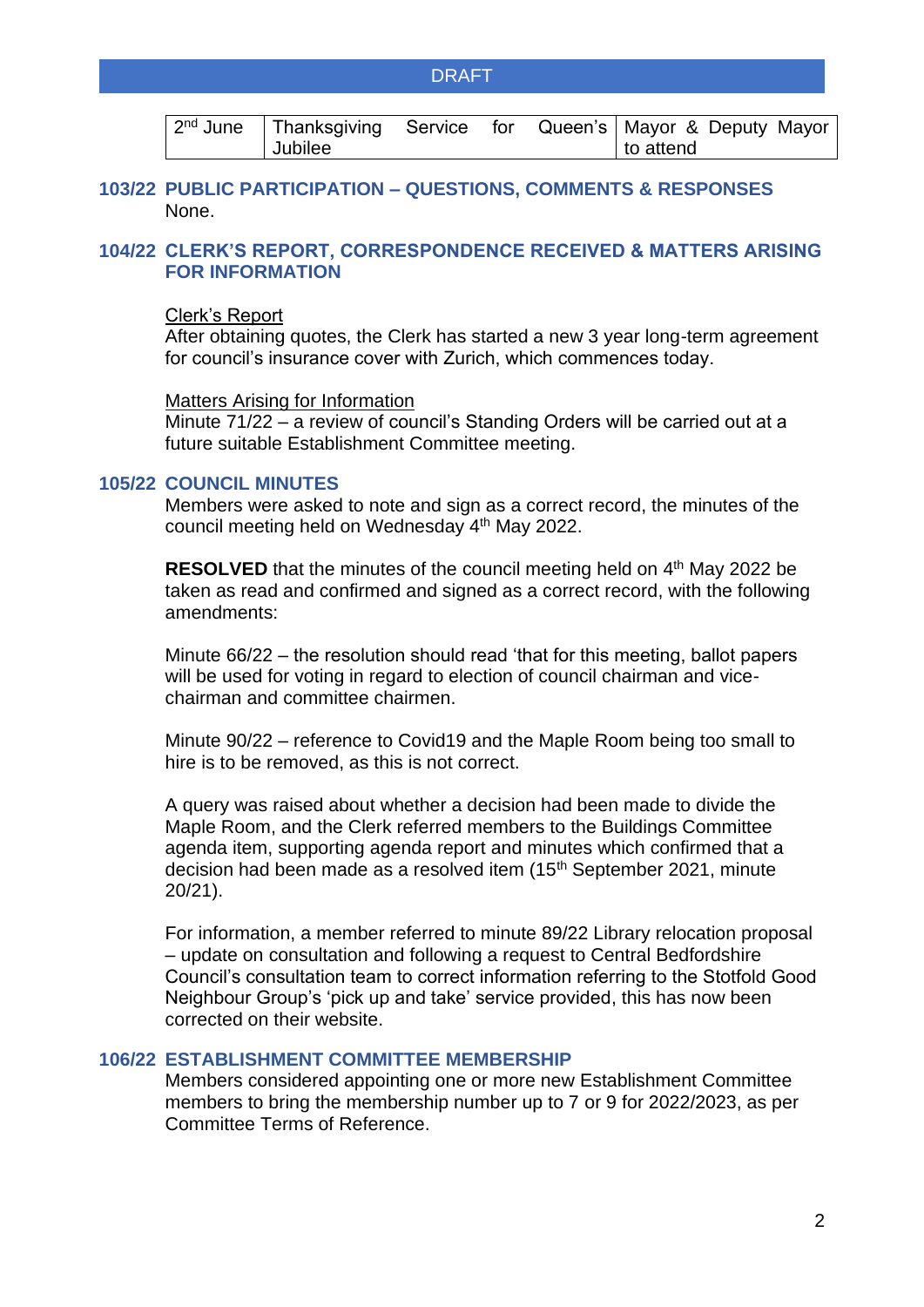**RESOLVED** that Establishment Committee membership for 2022/2023 is increased to 9 members, and that Councillors Mrs M Cooper, Mrs J Hyde and J Smith join the Establishment Committee as members.

## **107/22 RECREATION GROUNDS, PUBLIC LANDS & LIGHTING COMMITTEE MEMBERSHIP**

Members considered increasing the membership number for the Recreation Grounds, Public Lands & Lighting Committee for 2022/2023 to 11 members, to allow Councillor Smith, as our Highways Representative, to be a committee member and present highways reports.

**RESOLVED** that the membership number for the Recreation Grounds, Public Lands & Lighting Committee is increased to 11 for 2022/2023, and that Councillor J Smith is a committee member.

#### **108/22 GRANT APPLICATION**

Members considered a grant application which was omitted from the April Establishment Committee consideration of applications.

Councillor Mrs Hyde declared an interest in this item as a Trustee of the Roecroft Centre charity and left the room whilst discussion and voting on this item took place.

**RESOLVED** that the sum of £1,000 is granted to Just Out (youth club) to provide continued improvements at the Roecroft Centre venue to adapt to the demands of youth provision in Stotfold. Also, to provide activities that continue to engage the teenagers.

### **109/22 FLAG FLYING POLICY**

**RESOLVED** that the draft Flag Flying Policy is adopted.

The Clerk will investigate purchase of flags currently not held but which are included in the Flag Flying Policy.

### **110/22 2021/2022 ANNUAL AUDIT REPORT**

A copy of the Internal Auditor's report on the internal audit carried out on yearend figures 2021/2022, together with the Annual Internal Audit Report of the 2021/2022 Annual Governance & Accountability Return (AGAR) Part 3 was previously circulated to members.

**RESOLVED** that the Internal Auditor's report and the Annual Internal Audit Report of the 2021/2022 Annual Governance & Accountability Return Part 3 are noted.

### **111/22 2021/2022 ANNUAL GOVERNANCE STATEMENT (SECTION 1)**

Members were asked to confirm and approve the statements on the Annual Governance Statement (Section 1) of the 2021/2022 Annual Governance & Accountability Return Part 3. The Clerk, being Responsible Financial Officer, and Chairman are to sign once approved by Council.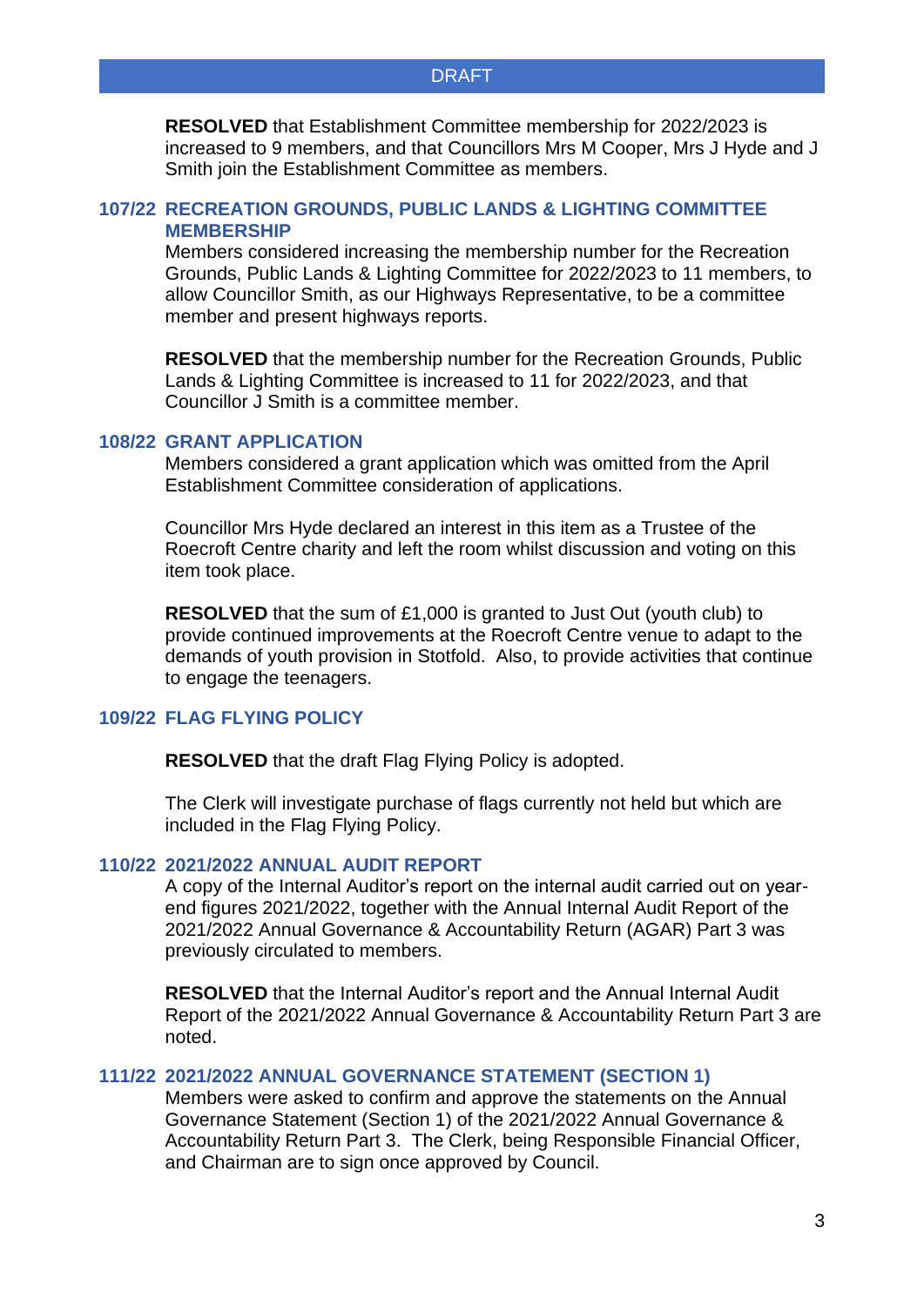**RESOLVED** that the statements on the Annual Governance Statement (Section 1) of the 2021/2022 Annual Governance & Accountability Return Part 3 are approved.

## **112/22 2021/2022 ACCOUNTING STATEMENT (SECTION 2)**

Members were asked to confirm and approve the Accounting Statement (Section 2) of the 2021/2022 Annual Governance & Accountability Return (AGAR) Part 3. The Clerk, being Responsible Financial Officer, has signed to certify that the Accounting Statement has been prepared following guidance in Governance & Accountability for Smaller Authorities – a Practitioner's Guide to Proper Practices and presents fairly the financial position of this authority. The Chairman of the Council is to sign once approved by Council.

**RESOLVED** that the Accounting Statement (Section 2) of the 2021/2022 Annual Governance & Accountability Return Part 3 are approved.

## **113/22 2021/2022 ANNUAL GOVERNANCE & ACCOUNTABILITY RETURN (AGAR) – EXERCISE OF PUBLIC RIGHTS**

Following approval of Sections 1 and 2 of the AGAR, the Clerk, as Responsible Financial Officer, confirmed the commencement date for the exercise of public rights. The Annual Return will be published on the council's website on Monday 6<sup>th</sup> June 2022, and the period for public rights will commence on Tuesday 7<sup>th</sup> June for a period of 30 working days.

## **114/22 STOTFOLD & ASTWICK NEIGHBOURHOOD PLAN**

Members noted the meeting notes of the Stotfold & Astwick Neighbourhood Plan Steering Group's meeting held on 10<sup>th</sup> May 2022.

A query was raised over which youth organisations were asked to participate in the informal discussions (notes of which were previously circulated) – the scouts, guides and schools were approached for initial discussions, although unfortunately the meeting clashed with the guides' AGM. A suggestion was made to invite the Just Out group to future discussions.

### **115/22 REPORTS**

a) Central Beds Council Ward Member Report

Councillor B Saunders

- No meetings have been held since the Central Bedfordshire Council AGM
- A historical email referencing changing the Brook Street/Hitchin Road roundabout back to a T-junction has been forwarded to the Head of Highways, but no response has been received to date.
- b) Member and Nominated Representatives on Outside Bodies No report to present.
- c) Town Plan Implementation Group (IG) No report to present.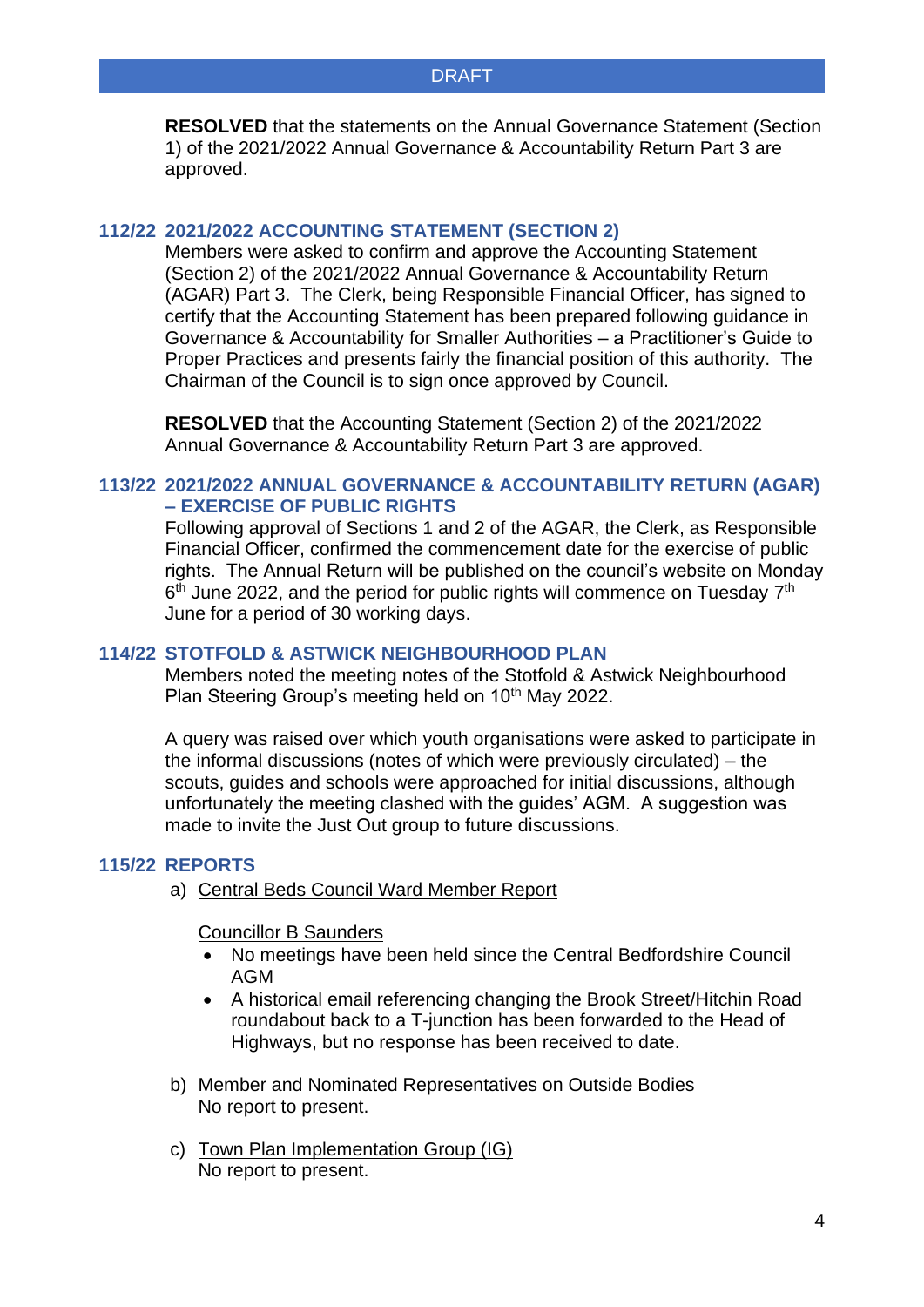## DRAFT

### d) Other Member Representative reports

# Stotfold Good Neighbour Group AGM

Councillor Talbot gave the following report:

- I attended the Stotfold Good Neighbour Group AGM held at the Memorial Hall on Wednesday 25<sup>th</sup> May 2022
- Wendy Craig, the Chair of the group, welcomed everybody who attended and passed on thanks to all the volunteers that provided help to the communities of Stotfold, Fairfield and Astwick
- Various volunteers gave their updates on the following activities number of clients and volunteers currently on the SGNG books, library outreach service currently 8 members use this service, SGNG facebook page has approximately 500 followers, SGNG website upgrade, database update now includes reasons why trip is cancelled, chair based exercise classes
- The number of client activities undertaken in 2020-2021 numbered 1348, compared with 1404 for the year 2021-2022. Although basically the same number of activities undertaken, the report (available on file) does highlight that the types of activities undertaken have completed changed
- Treasurer's report showed that SGNG had an 'income' of £2,534.11 versus an 'expenditure' of £2,643.87, although it shows a small loss of finance, the group is still in the black
- A proposal was given on having some form of Social Hub for the community held on a Friday afternoon in the Main Hall of the Memorial Hall, with a start date of  $1<sup>st</sup>$  July
- The current Trustees all confirmed that they were willing to continue for another year
- The Mayor, having 'hot footed' it from a town council meeting, thanked the SGNG as a whole for the work undertaken for the community and wished them well for the future

Full report, including individual volunteer updates, available on file.

Members were advised that the Stotfold Good Neighbour Group was put forward for a Queen's Award for Voluntary Service, but sadly was not successful.

### **116/22 ACCOUNTS**

a) Members considered the Expenditure Report for approval for June 2022 and the income received during May 2022 in the Income Report.

**RESOLVED** that all payments on the Expenditure Report are approved and are to be paid, and the Income Report be noted.

b) Members considered the monthly committee budget report and bank balances as at end May 2022.

**RESOLVED** that the monthly committee budget reports and bank balances for month end May 2022 are noted.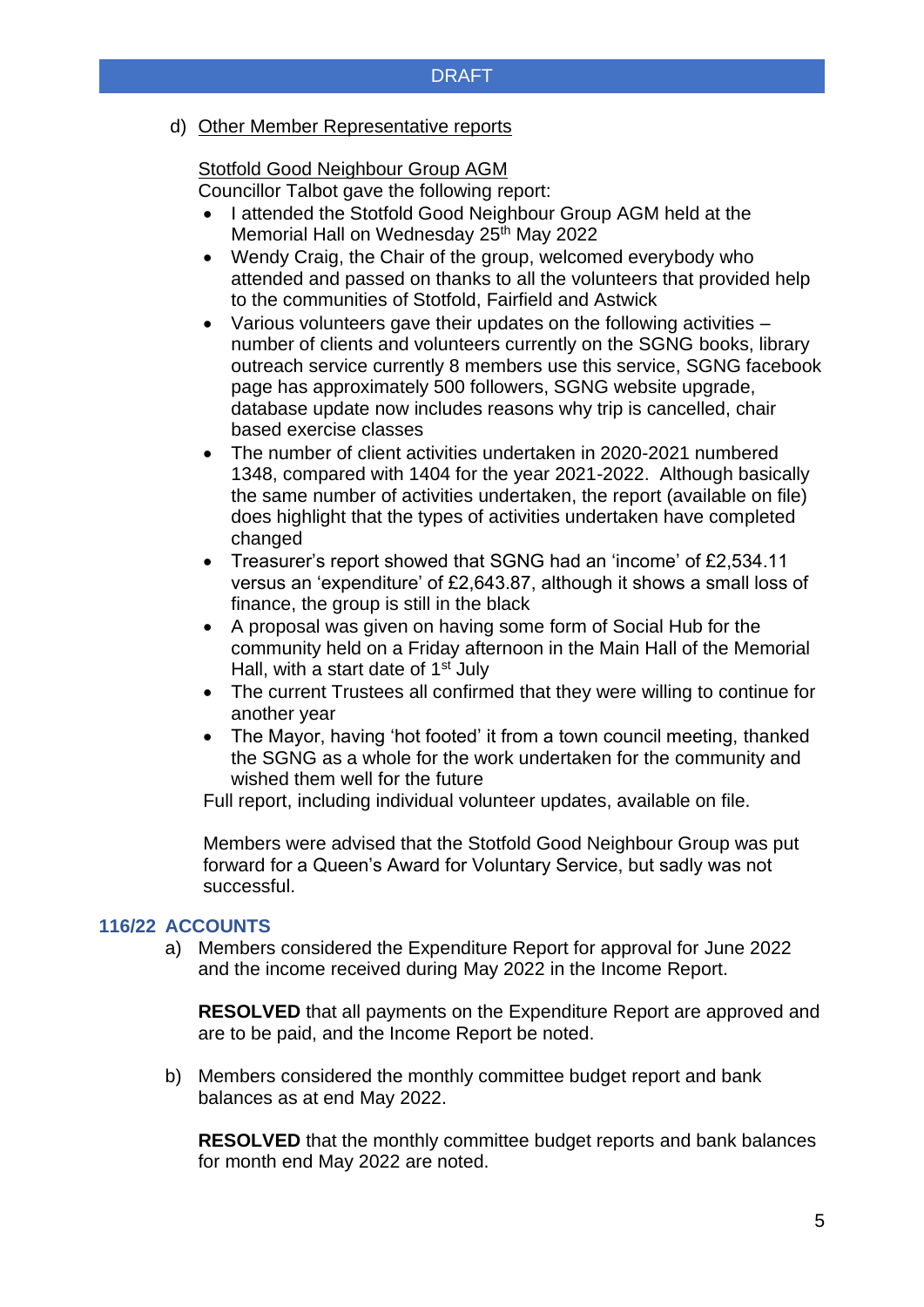#### **117/22 RECOMMENDATION FROM CEMETERY COMMITTEE – 18TH MAY 2022**

Members considered the recommendation from Cemetery Committee minute 33/22: That the previous decision contained within minute 20/22 is rescinded, with a new resolution to charge those requesting a memorial bench the sum of £150 installation fee (plus purchase of bench), which covers a £50 charge for each contractor, plus £50 materials.

**RESOLVED** that the above recommendation contained within minute 33/22 is approved.

## **118/22 RECREATION GROUNDS, PUBLIC LANDS & LIGHTING COMMITTEE – 11TH MAY 2022**

Members of the Recreation Grounds, Public Lands & Lighting Committee confirmed that the minutes of their meeting held on 11<sup>th</sup> May 2022 are a correct record, with the following amendment:

Minute 67/22 correct 'trail' to read 'trial'.

There were no recommendations from the committee. The minutes, as amended, were noted by council.

## **119/22 PLANNING COMMITTEE – 25TH MAY 2022**

Members of the Planning Committee confirmed that the minutes of their meeting held on 25<sup>th</sup> May 2022 are a correct record. There were no recommendations from the committee. The minutes were noted by council.

## **120/22 CEMETERY MANAGEMENT COMMITTEE – 18TH MAY 2022**

Members of the Cemetery Management Committee confirmed that the minutes of their meeting held on 18<sup>th</sup> May 2022 are a correct record, with the following amendment:

Minute 36/22 – to read more clearly, reword works for the Landscape Contractor as follows: Lower Garden of Rest – box hedge needs trimming back as the pathway has now become too narrow, and there are caterpillars causing damage to the hedge which need spraying urgently.

There were no recommendations from the committee. The minutes, as amended, were noted by council.

# **121/22 BUILDINGS MANAGEMENT COMMITTEE – 18TH MAY 2022**

Members of the Buildings Management Committee confirmed that the minutes of their meeting held on 18<sup>th</sup> May 2022 are a correct record. There were no recommendations from the committee. The minutes were noted by council.

# **122/22 ESTABLISHMENT COMMITTEE – 25TH MAY 2022**

Members of the Establishment Committee confirmed that the minutes of their meeting held on 25<sup>th</sup> May 2022 are a correct record. There were no recommendations from the committee. The minutes were noted by council.